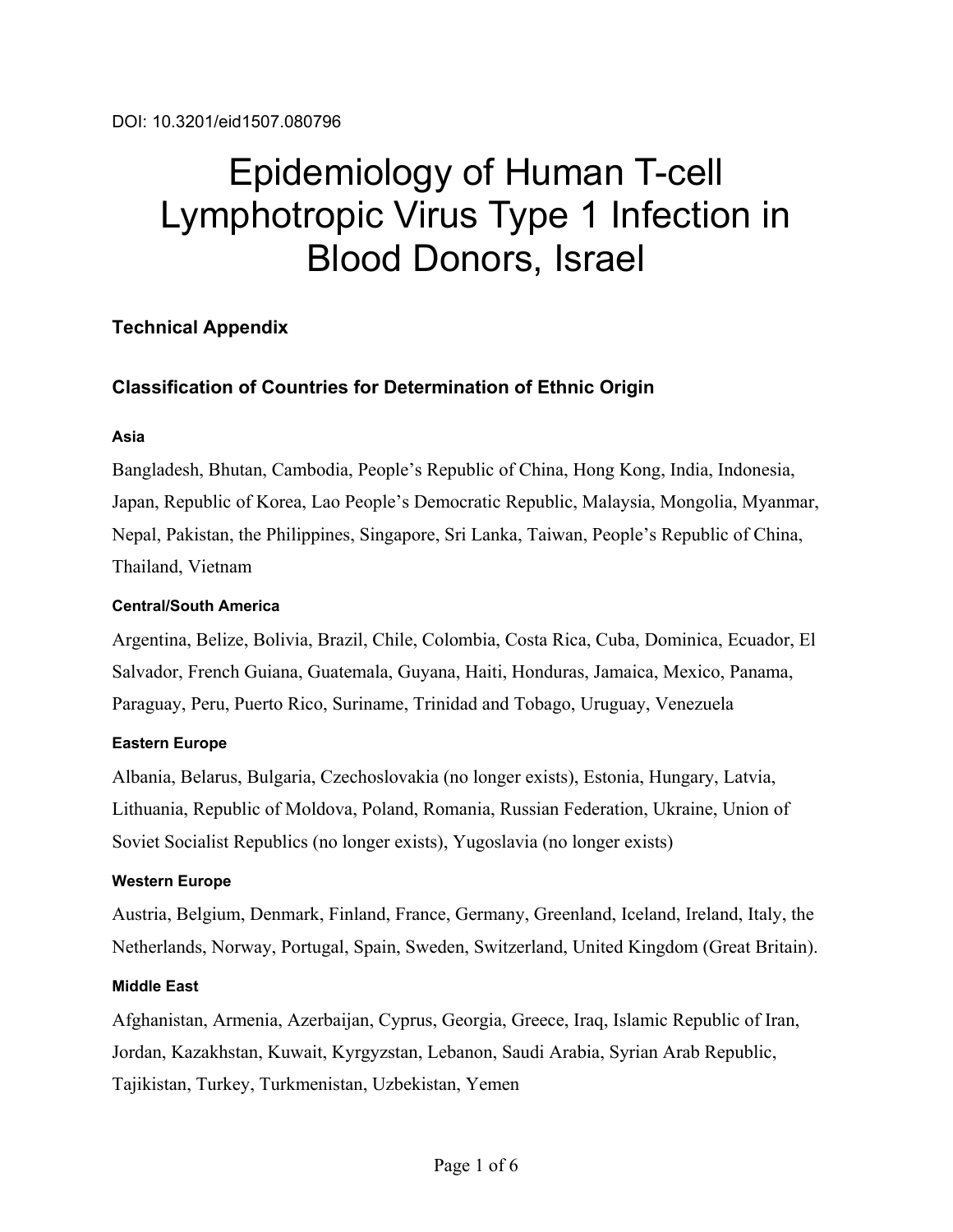## **North Africa**

Algeria, Egypt, Libyan Arab Jamahiriya, Morocco, Sudan, Tunisia

## **North America**

Canada, United States of America

## **Oceania**

Australia, New Zealand, Papua New Guinea

#### **Sub-Saharan Africa**

Angola, Benin, Burkina Faso, Burundi, Cameroon, Central African Republic, Chad, Republic of Congo, Côte d'Ivoire (Ivory Coast), Equatorial Guinea, Ethiopia, Gabon, Ghana, Guinea, Guinea-Bissau, Kenya, Liberia, Madagascar, Malawi, Mali, Mauritania, Mozambique, Somalia, Sierra Leone, Senegal, Rwanda, Nigeria, Niger, Nepal, Namibia, United Republic of Tanzania, Togo, Uganda, Zaire, Zambia, Zimbabwe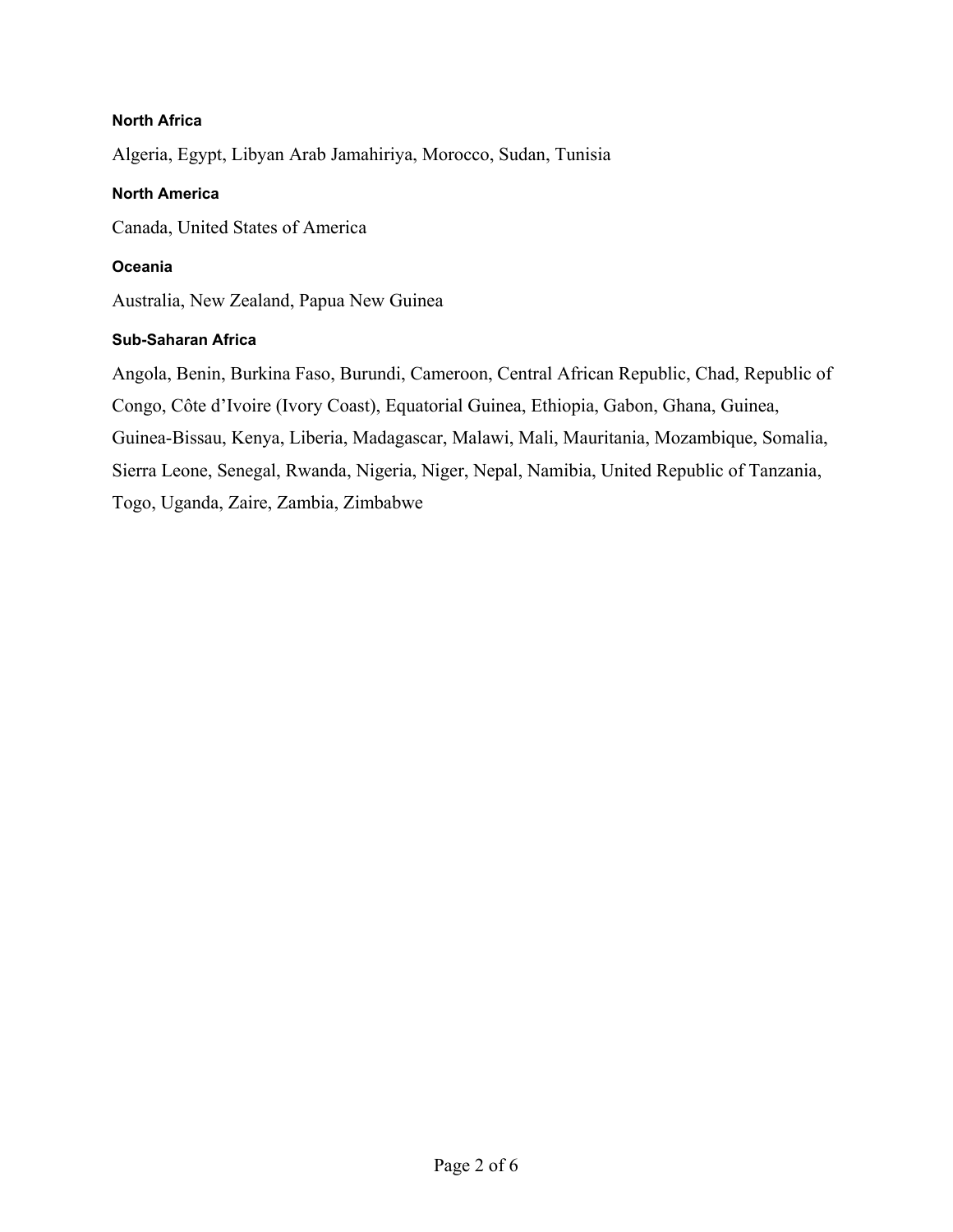| Technical Appendix Table. Worldwide prevalence of human T-cell lymphotropic virus 1 (HTLV-1) carriers among blood donors* |            |                                       |                              |            |
|---------------------------------------------------------------------------------------------------------------------------|------------|---------------------------------------|------------------------------|------------|
|                                                                                                                           | No. donors |                                       | Prevalence/100.000           |            |
| Region and location of study population                                                                                   | tested     | No. HTLV-1-positive donors            | population                   | Ref.       |
| Eastern Europe                                                                                                            |            |                                       |                              |            |
| Latvia                                                                                                                    | 150        | 0                                     | $\mathbf 0$                  | (1)        |
| Romania                                                                                                                   | 621        | 4                                     | 640                          | (2)        |
| Russia, Moscowt                                                                                                           | <b>NA</b>  | <b>NA</b>                             | 1,400                        | (3)        |
| Western Europe                                                                                                            |            |                                       |                              |            |
| Denmark                                                                                                                   | <b>NA</b>  | <b>NA</b>                             | $\overline{2}$               | (4)        |
| Europeans without obvious risk factors                                                                                    | <b>NA</b>  | <b>NA</b>                             | $1 - 2$                      | (4)        |
| France                                                                                                                    | <b>NA</b>  | <b>NA</b>                             | $\overline{7}$               | (4)        |
| France                                                                                                                    | 1,816,927  | 66                                    | 3.9                          | (5)        |
| The Netherlands                                                                                                           | 674,000    | 15                                    | 2                            | (4)        |
| Southwestern Greece                                                                                                       | 107,302    | <b>NA</b>                             | 5.6                          | (6)        |
| Spain                                                                                                                     | 530,000    | <b>NA</b>                             | 1.1                          | (7)        |
| Sweden                                                                                                                    | 235,000    | 6                                     | $\overline{2}$               | (4)        |
|                                                                                                                           |            | (countries of origin: Sweden, 3;      | (crude; 1 if born in Sweden, |            |
|                                                                                                                           |            | Denmark, 1; UK, 1; Iran, 1; Chile, 1) | 1.3 if born in Europe)       |            |
| Sweden                                                                                                                    | 612,000    | 6                                     | 1                            | (8)        |
| Italy                                                                                                                     | 68,520     | 5                                     | $\overline{7}$               | (8)        |
| United Kingdom                                                                                                            | <b>NA</b>  | <b>NA</b>                             | 5                            | (4)        |
| North America                                                                                                             |            |                                       |                              |            |
| Canada <sup>+</sup>                                                                                                       | 81,962     | 10                                    | 12.2                         | (9)        |
| USA                                                                                                                       | 39,898     | 10                                    | 25                           | (10)       |
| USA <sub>‡</sub>                                                                                                          | <b>NA</b>  | <b>NA</b>                             | 9.6                          | (11)       |
| <b>USA</b>                                                                                                                | 6,400,000  | 442                                   | $\overline{7}$               | (8)        |
| Latin America                                                                                                             |            |                                       |                              |            |
| Argentina                                                                                                                 | 76 246     | 25                                    | 33                           | (12)       |
| Argentina, Buenos Aires                                                                                                   | 86,238     | <b>NA</b>                             | 34                           | (13)       |
| <b>Brazil</b>                                                                                                             | 6,218,619  | <b>NA</b>                             | 40-1,000                     | (14)       |
| Caracas, Venezuela                                                                                                        | 23 4 13    | 23                                    | 98                           | (15)       |
| Middle East                                                                                                               |            |                                       |                              |            |
| Iran, Mashhad                                                                                                             | 28,928     | 208                                   | 770                          | (16)       |
| Saudi Arabia                                                                                                              | 16.434     | 9                                     | 40                           | (17)       |
| Lebanon                                                                                                                   | 1,900      | $\pmb{0}$                             | $\Omega$                     | (18)       |
| Turkmenistan                                                                                                              | 1,510      | 3                                     | 199                          | (19)       |
| North Africa                                                                                                              |            |                                       |                              |            |
| Egypt                                                                                                                     | 133        | 3                                     | 2,255                        | (20)       |
| Tunisia                                                                                                                   | 500        | 1                                     | 50                           | (21)       |
| Sub-Saharan Africa                                                                                                        |            |                                       |                              |            |
| <b>Burkina Faso</b>                                                                                                       | 191        | 2                                     | 1,047                        | (22)       |
| Senegal                                                                                                                   | 4,900      | $\overline{7}$                        | 143                          | (23)       |
| Asia                                                                                                                      |            |                                       |                              |            |
| India                                                                                                                     | 10,000     | 18                                    | 180                          | (24)       |
| Russia, Komsomol'sk-na-Amuret                                                                                             | <b>NA</b>  | <b>NA</b>                             | 1,600                        |            |
| Russia, Yuzhno-Sakhalinskt                                                                                                | NA         | <b>NA</b>                             | 5,450                        | (3)<br>(3) |
| *Ref., reference; NA, not available.                                                                                      |            |                                       |                              |            |
| +By passive agglutination.                                                                                                |            |                                       |                              |            |

‡By ELISA. §Combined HTLV-1 and HTLV-2.

#### **References**

- 1. Kozireva S, Nemceva G, Danilane I, Pavlova O, Blomberg J, Murovska M. Prevalence of blood-borne viral infections (cytomegalovirus, human herpesvirus-6, human herpesvirus-7, human herpesvirus-8, human T-cell lymphotropic virus-I/II, human retrovirus-5) among blood donors in Latvia. Ann Hematol. 2001;80:669–73. [Medline](http://www.ncbi.nlm.nih.gov/sites/entrez?cmd=Retrieve&db=PubMed&list_uids=11757726&dopt=Abstract) [DOI: 10.1007/s002770100359](http://dx.doi.org/10.1007/s002770100359)
- 2. Paun L, Ispas O, Del Mistro A, Chieco-Bianchi L. HTLV-I in Romania. Eur J Haematol. 1994;52:117– 8[. Medline](http://www.ncbi.nlm.nih.gov/sites/entrez?cmd=Retrieve&db=PubMed&list_uids=8119382&dopt=Abstract)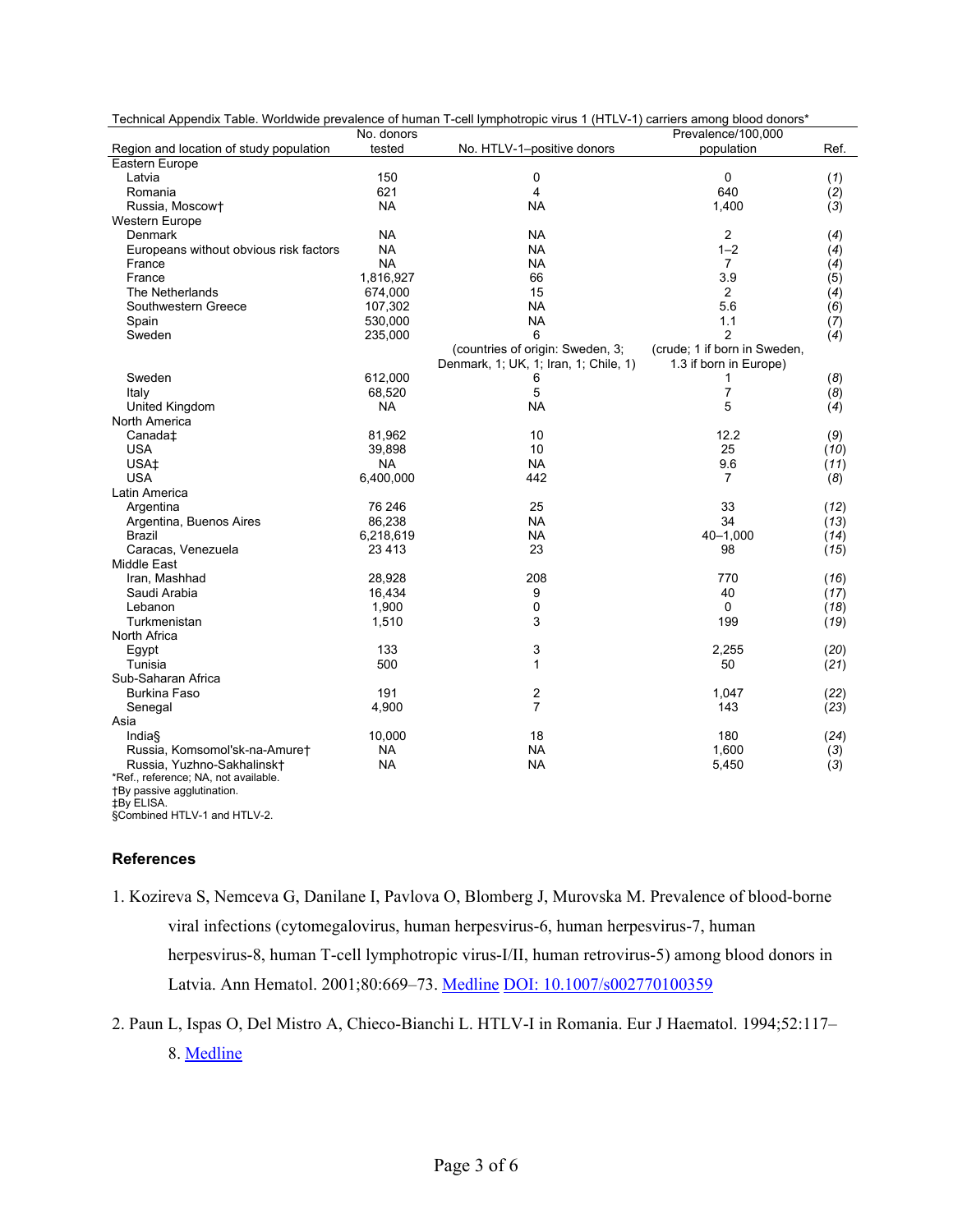- 3. Seniuta NB, Iakovleva LS, Stepina VN, Buachidze LN, Gurova EP, Kologrivova ZA, et al. [Screening of sera from the adult populations of some USSR regions for antibodies to the human T-cell leukemia virus type I (HTLV-I)]. Vopr Virusol. 1990;35:309-12. [Medline](http://www.ncbi.nlm.nih.gov/sites/entrez?cmd=Retrieve&db=PubMed&list_uids=2256315&dopt=Abstract)
- 4. Tynell E, Andersson S, Lithander E, Arneborn M, Blomberg J, Hansson HB, et al. Screening for human T cell leukaemia/lymphoma virus among blood donors in Sweden: cost effectiveness analysis. BMJ. 1998;316:1417–22. [Medline](http://www.ncbi.nlm.nih.gov/sites/entrez?cmd=Retrieve&db=PubMed&list_uids=9572750&dopt=Abstract)
- 5. Courouce AM, Pillonel J, Lemaire JM, Maniez M, Brunet JB. Seroepidemiology of HTLV-I/II in universal screening of blood donations in France. AIDS. 1993;7:841–7[. Medline](http://www.ncbi.nlm.nih.gov/sites/entrez?cmd=Retrieve&db=PubMed&list_uids=8103342&dopt=Abstract)
- 6. Tseliou PM, Spanakis N, Spiliotakara A, Politis C, Legakis NJ, Tsakris A. HTLV-I and -II in southwestern Greece. Transfusion. 2003;43:1641-2[. Medline](http://www.ncbi.nlm.nih.gov/sites/entrez?cmd=Retrieve&db=PubMed&list_uids=14617329&dopt=Abstract) [DOI: 10.1046/j.1537-](http://dx.doi.org/10.1046/j.1537-2995.2003.00569.x) [2995.2003.00569.x](http://dx.doi.org/10.1046/j.1537-2995.2003.00569.x)
- 7. Toro C, Rodes B, Aguilera A, Caballero E, Benito R, Tuset C, et al. Clinical impact of HTLV-1 infection in Spain: implications for public health and mandatory screening. J Acquir Immune Defic Syndr. 2002;30:366–8[. Medline](http://www.ncbi.nlm.nih.gov/sites/entrez?cmd=Retrieve&db=PubMed&list_uids=12131577&dopt=Abstract)
- 8. Courouce AM, Pillonel J, Saura C. Screening of blood donations for HTLV-I/II. Transfus Med Rev. 1999;13:267–74. [Medline](http://www.ncbi.nlm.nih.gov/sites/entrez?cmd=Retrieve&db=PubMed&list_uids=10553270&dopt=Abstract) [DOI: 10.1016/S0887-7963\(99\)80057-1](http://dx.doi.org/10.1016/S0887-7963(99)80057-1)
- 9. O'Brien SF, Yi Q-L, Fan W, Scalia V, Kleinman SH, Vamvakas EC. Current incidence and estimated residual risk of transfusion-transmitted infections in donations made to Canadian Blood Services. Transfusion. 2007;47:316–25. [Medline](http://www.ncbi.nlm.nih.gov/sites/entrez?cmd=Retrieve&db=PubMed&list_uids=17302779&dopt=Abstract) [DOI: 10.1111/j.1537-2995.2007.01108.x](http://dx.doi.org/10.1111/j.1537-2995.2007.01108.x)
- 10. Williams AE, Fang CT, Slamon DJ, Poiesz BJ, Sandler SG, Darr WF, et al. Seroprevalence and epidemiological correlates of HTLV-I infection in U.S. blood donors. Science. 1988;240:643–6. [Medline](http://www.ncbi.nlm.nih.gov/sites/entrez?cmd=Retrieve&db=PubMed&list_uids=2896386&dopt=Abstract) [DOI: 10.1126/science.2896386](http://dx.doi.org/10.1126/science.2896386)
- 11. Dodd RY, Notari EP, Stramer SL. Current prevalence and incidence of infectious disease markers and estimated window-period risk in the American Red Cross blood donor population. Transfusion. 2002;42:975–9[. Medline](http://www.ncbi.nlm.nih.gov/sites/entrez?cmd=Retrieve&db=PubMed&list_uids=12385406&dopt=Abstract) [DOI: 10.1046/j.1537-2995.2002.00174.x](http://dx.doi.org/10.1046/j.1537-2995.2002.00174.x)
- 12. Remesar M, Mangano A, Sen L, del Pozo A. Profile of human T-cell lymphocytotrophic virus-I/II infections in an Argentinean blood bank population. Vox Sang. 2002;83:364–5. [Medline](http://www.ncbi.nlm.nih.gov/sites/entrez?cmd=Retrieve&db=PubMed&list_uids=12437526&dopt=Abstract) [DOI:](http://dx.doi.org/10.1046/j.1423-0410.2002.00240.x)  [10.1046/j.1423-0410.2002.00240.x](http://dx.doi.org/10.1046/j.1423-0410.2002.00240.x)
- 13. Mangano AM, Remesar M, del Pozo A, Sen L. Human T lymphotropic virus types I and II proviral sequences in Argentinian blood donors with indeterminate Western blot patterns. J Med Virol. 2004;74:323–7[. Medline](http://www.ncbi.nlm.nih.gov/sites/entrez?cmd=Retrieve&db=PubMed&list_uids=15332282&dopt=Abstract) [DOI: 10.1002/jmv.20172](http://dx.doi.org/10.1002/jmv.20172)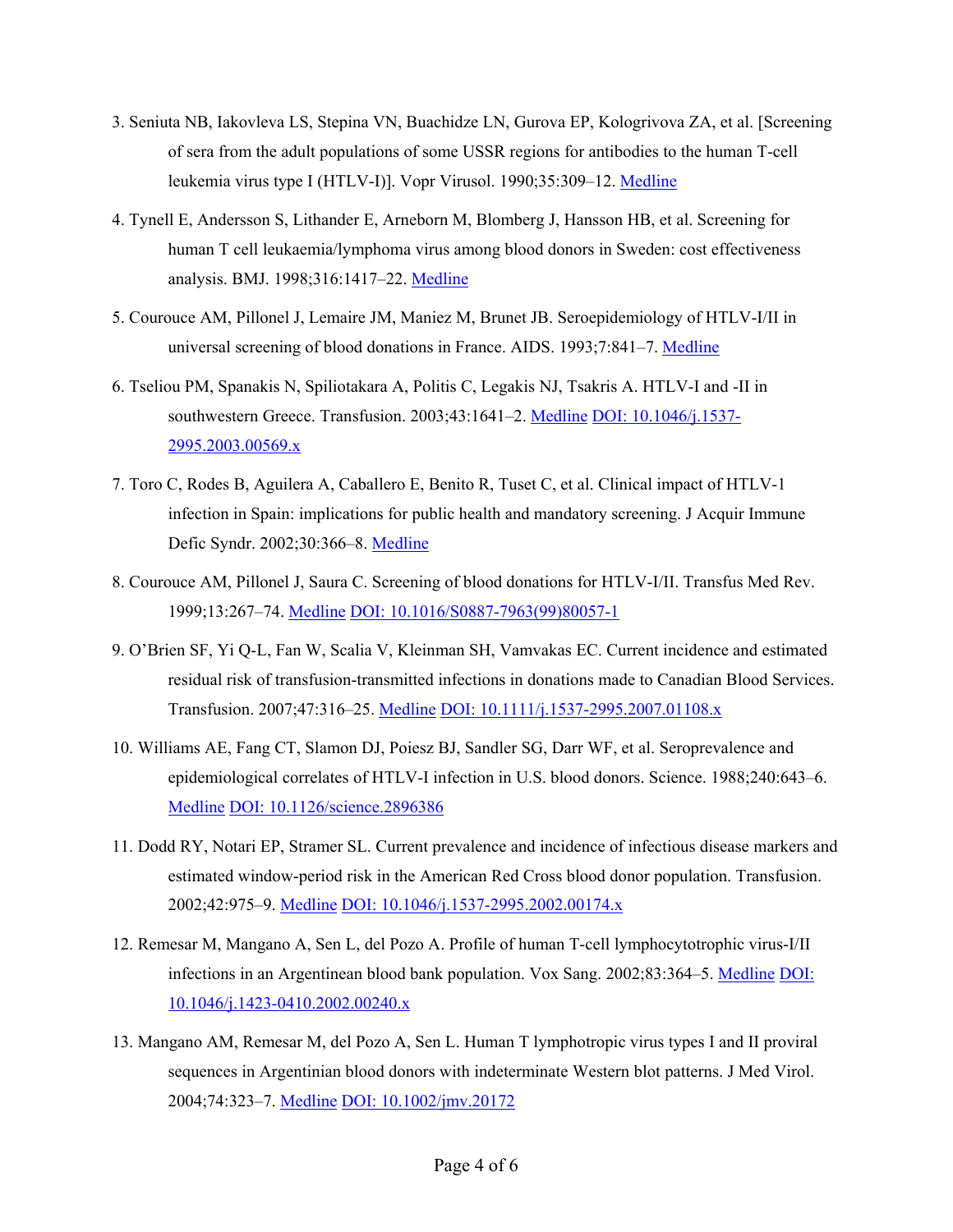- 14. Catalan-Soares B, Carneiro-Proietti AB, Proietti FA. Heterogeneous geographic distribution of human T-cell lymphotropic viruses I and II (HTLV-I/II): serological screening prevalence rates in blood donors from large urban areas in Brazil. Cad Saude Publica. 2005;21:926–31. [Medline](http://www.ncbi.nlm.nih.gov/sites/entrez?cmd=Retrieve&db=PubMed&list_uids=15868051&dopt=Abstract) [DOI:](http://dx.doi.org/10.1590/S0102-311X2005000300027)  [10.1590/S0102-311X2005000300027](http://dx.doi.org/10.1590/S0102-311X2005000300027)
- 15. Leon G, Quiros AM, Lopez JL, Hung M, Diaz AM, Goncalves J, et al. [Seropositivity for human Tlymphotropic virus types I and II among donors at the Municipal Blood Bank of Caracas and associated risk factors]. Rev Panam Salud Publica. 2003;13:117–23. [Medline](http://www.ncbi.nlm.nih.gov/sites/entrez?cmd=Retrieve&db=PubMed&list_uids=12744787&dopt=Abstract) [DOI:](http://dx.doi.org/10.1590/S1020-49892003000200012)  [10.1590/S1020-49892003000200012](http://dx.doi.org/10.1590/S1020-49892003000200012)
- 16. Abbaszadegan MR, Gholamin M, Tabatabaee A, Farid R, Houshmand M, Abbaszadegan M. Prevalence of human T-lymphotropic virus type 1 among blood donors from Mashhad, Iran. J Clin Microbiol. 2003;41:2593–5[. Medline](http://www.ncbi.nlm.nih.gov/sites/entrez?cmd=Retrieve&db=PubMed&list_uids=12791885&dopt=Abstract) [DOI: 10.1128/JCM.41.6.2593-2595.2003](http://dx.doi.org/10.1128/JCM.41.6.2593-2595.2003)
- 17. Taha MA, Bashawri LA, Ahmed MS, Ahmed MA. Prevalence of antibodies to human Tlymphotropic viruses types I and II among healthy blood donors. Saudi Med J. 2003;24:637–40[.](http://www.ncbi.nlm.nih.gov/sites/entrez?cmd=Retrieve&db=PubMed&list_uids=12847594&dopt=Abstract) **[Medline](http://www.ncbi.nlm.nih.gov/sites/entrez?cmd=Retrieve&db=PubMed&list_uids=12847594&dopt=Abstract)**
- 18. Naman R, Klayme S, Naboulsi M, Mokhbat J, Jradi O, Ramia S. HTLV-I and HTLV-II infections in volunteer blood donors and high-risk groups in Lebanon. J Infect. 2002;45:29–31[. Medline](http://www.ncbi.nlm.nih.gov/sites/entrez?cmd=Retrieve&db=PubMed&list_uids=12217728&dopt=Abstract) [DOI:](http://dx.doi.org/10.1053/jinf.2002.1006)  [10.1053/jinf.2002.1006](http://dx.doi.org/10.1053/jinf.2002.1006)
- 19. Senyuta N, Syrtsev A, Yamashita M, Stepina V, Susova O, Scherbak L, et al. Sero-epidemiologic and phylogenetic studies of HTLV-I infection in 2 countries of the Caspian Sea region. Int J Cancer. 1998;77:488–93. [Medline](http://www.ncbi.nlm.nih.gov/sites/entrez?cmd=Retrieve&db=PubMed&list_uids=9679746&dopt=Abstract) [DOI: 10.1002/\(SICI\)1097-0215\(19980812\)77:4<488::AID-](http://dx.doi.org/10.1002/(SICI)1097-0215(19980812)77%3A4%3C488%3A%3AAID-IJC2%3E3.0.CO%3B2-Q)[IJC2>3.0.CO;2-Q](http://dx.doi.org/10.1002/(SICI)1097-0215(19980812)77%3A4%3C488%3A%3AAID-IJC2%3E3.0.CO%3B2-Q)
- 20. Constantine NT, Fathi Sheba M, Corwin AL, Danahy RS, Callahan JD, Watts DM. A serosurvey for HTLV-I among high-risk populations and normal adults in Egypt. Epidemiol Infect. 1991;107:429–33[. Medline](http://www.ncbi.nlm.nih.gov/sites/entrez?cmd=Retrieve&db=PubMed&list_uids=1936162&dopt=Abstract) [DOI: 10.1017/S0950268800049074](http://dx.doi.org/10.1017/S0950268800049074)
- 21. Mojaat N, Kaabi H, Hmida S, Maamar M, Slama S, Boukef K. Seroprevalence of HTLV-I/II antibodies in blood donors and different groups at risk in Tunisia. J Acquir Immune Defic Syndr. 1999;22:314–5[. Medline](http://www.ncbi.nlm.nih.gov/sites/entrez?cmd=Retrieve&db=PubMed&list_uids=10770357&dopt=Abstract)
- 22. Collenberg E, Ouedraogo T, Ganame J, Fickenscher H, Kynast-Wolf G, Becher H, et al. Seroprevalence of six different viruses among pregnant women and blood donors in rural and urban Burkina Faso: A comparative analysis. J Med Virol. 2006;78:683–92. [Medline](http://www.ncbi.nlm.nih.gov/sites/entrez?cmd=Retrieve&db=PubMed&list_uids=16555290&dopt=Abstract) [DOI:](http://dx.doi.org/10.1002/jmv.20593)  [10.1002/jmv.20593](http://dx.doi.org/10.1002/jmv.20593)